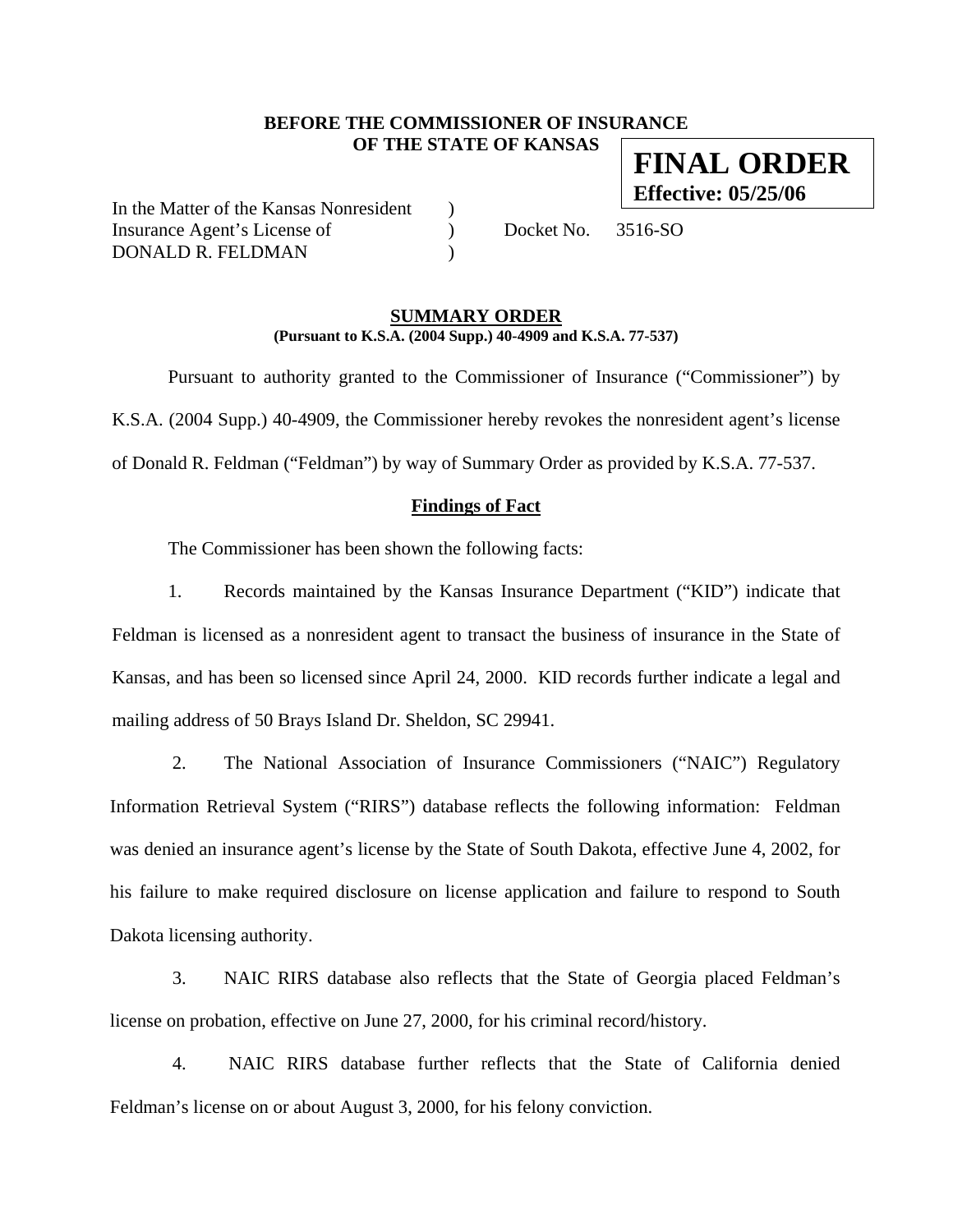5. By letter of July 7, 2005, the KID attempted to contact Feldman at his address of record for an explanation of the above-stated actions.

6. By letter of August 10, 2005, KID made a second request for Feldman's explanation and gave notice that action would be taken to revoke Feldman's license if his response was not received by August 24, 2005.

7. To date, KID has not received any notification from Feldman regarding the actions taken by states of South Dakota, Georgia and California regarding his insurance agent's license or applications for the same.

## **Applicable Law**

8. K.S.A. (2004 Supp.) 40-4909(a) provides, in relevant part:

"The commissioner may deny, suspend, revoke or refuse renewal of any license issued under this act if the commissioner finds that the applicant or license holder has . . . (2) Violated: (A) Any provision of chapter 40 of the Kansas Statutes Annotated, and amendments thereto, or any rule and regulation promulgated thereunder; (B) any subpoena or order of the commissioner; . . . (9) Had an insurance agent license, or its equivalent, denied, suspended or revoked in any other state, district or territory." K.S.A. (2004 Supp.) 40-4909(a).

9. Administrative regulations require that a person licensed in this state as an insurance agent shall, within 30 days of the occurrence, report enumerated events to the Commissioner. Among these events are disciplinary action against the agent's license by the insurance regulatory official of any other state or territory and a change of address. K.A.R. § 40- 7-9.

10. The Commissioner may revoke any license issued under the Insurance Agents Licensing Act if the Commissioner finds that the insurable interests of the public are not properly served under such license. K.S.A. (2004 Supp.) 40-4909(b).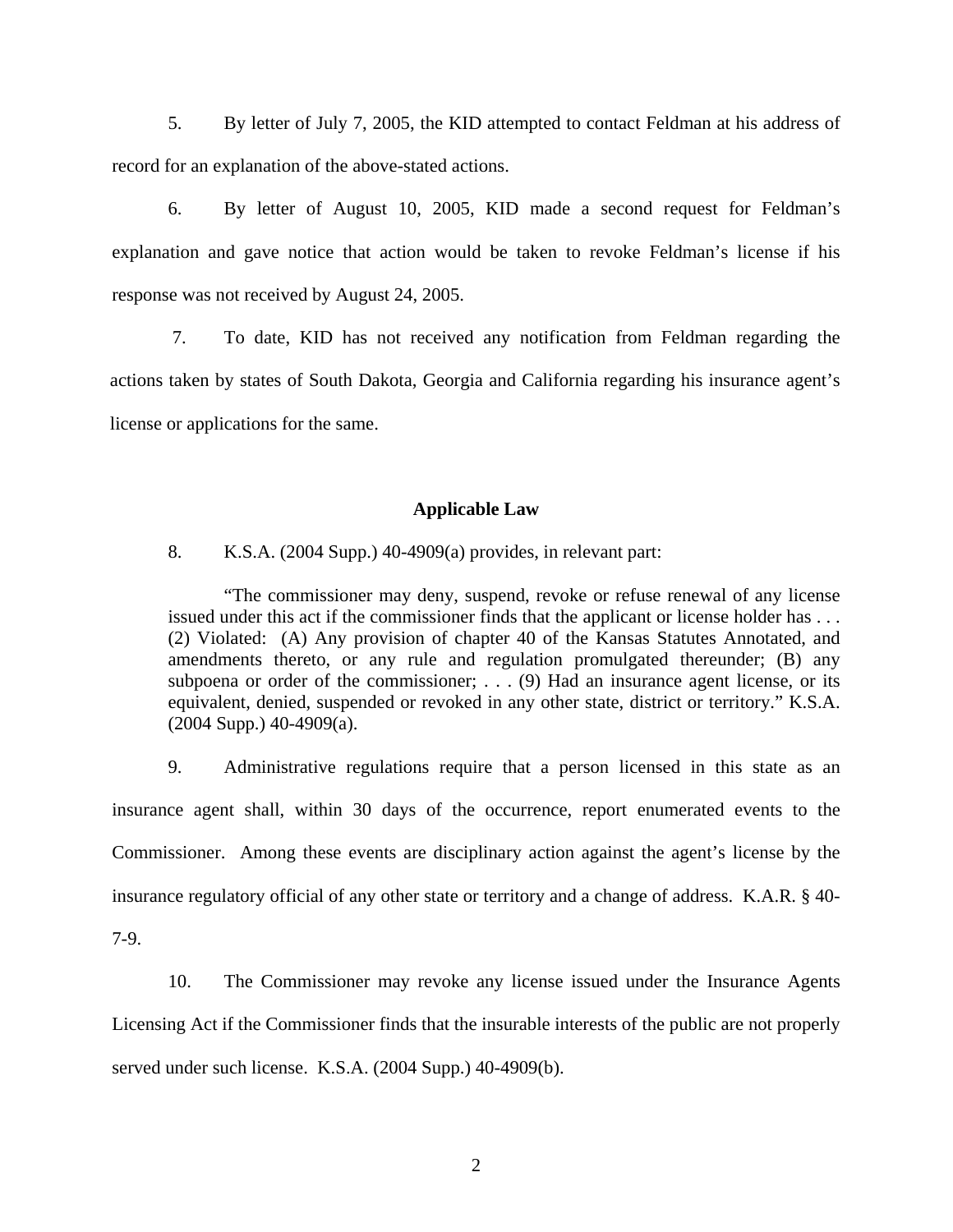#### **Conclusions of Law**

11. The Commissioner has jurisdiction over Feldman as well as the subject matter of this proceeding, and such proceeding is held in the public interest.

12. The Commissioner finds that Feldman's Kansas license may be revoked solely because he has had a license denied in another state.

13. The Commissioner further concludes that Feldman violated the administrative regulation requiring a licensed agent to report disciplinary action by other states within 30 days by failing to report the disciplinary actions in South Dakota, Georgia and California.

14. Accordingly, the Commissioner concludes that sufficient grounds exist for the revocation of the insurance agent's license of Donald R. Feldman pursuant to K.S.A. (2004 Supp.) 40-4909(a).

15. Moreover, the Commissioner finds that Feldman has demonstrated irresponsibility in the conduct of business by failing to report the disciplinary actions taken by South Dakota, Georgia and California to KID, and his insurance agent's license should be revoked pursuant to K.S.A. (2004 Supp.) 40-4909(b) for the protection of the insurable interests of the public.

16. Based on the facts and circumstances set forth herein, it appears that the use of summary proceedings in this matter is appropriate, in accordance with the provisions set forth in K.S.A. 77-537(a), in that the use of summary proceedings does not violate any provision of the law and the protection of the public interest does not require the KID to give notice and opportunity to participate to persons other than Donald R. Feldman.

3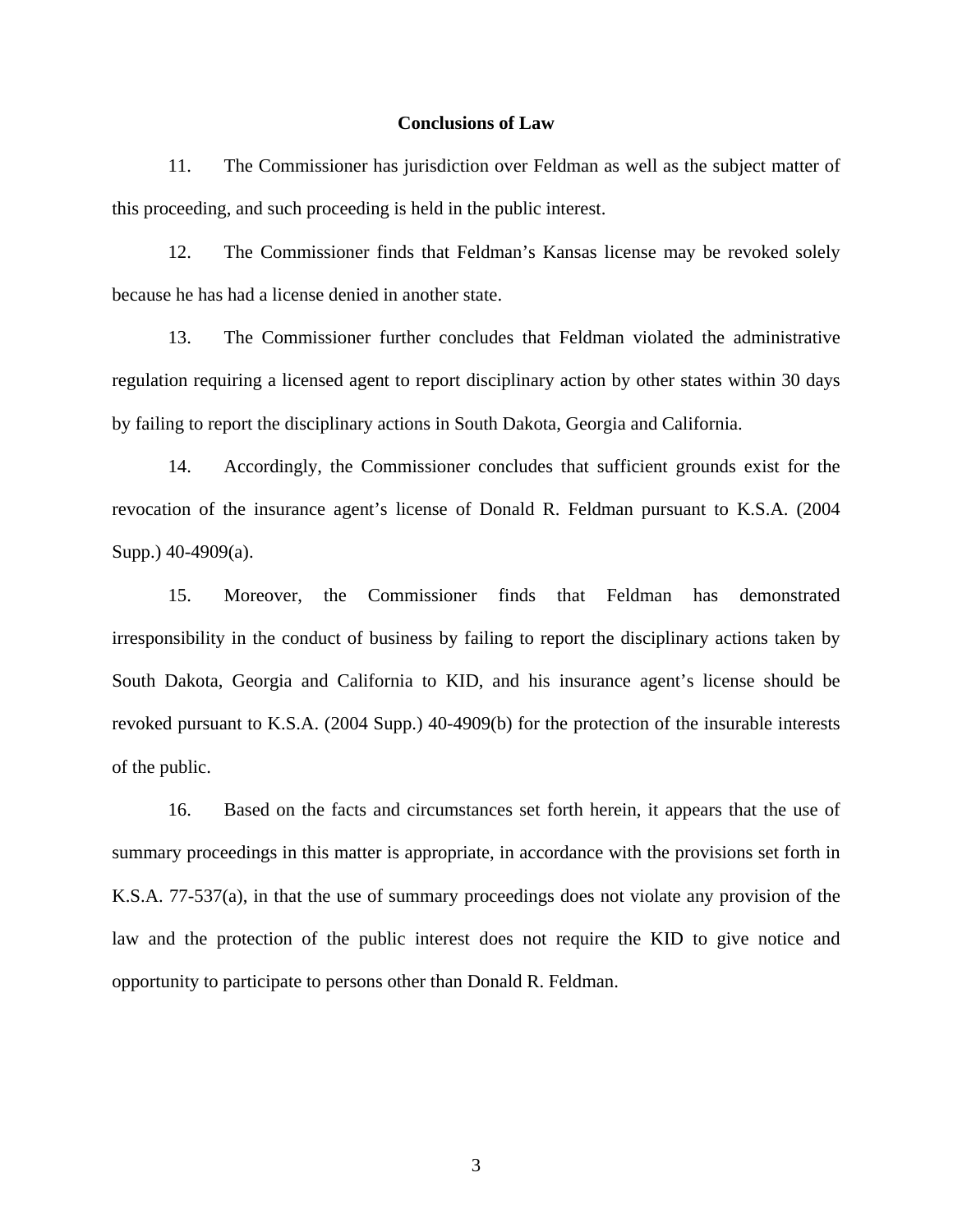**IT IS THEREFORE ORDERED BY THE COMMISSIONER OF INSURANCE THAT** the Kansas non-resident insurance agent's license of Donald R, Feldman is hereby **REVOKED**.

#### **Notice and Opportunity for Hearing**

Donald R. Feldman, within fifteen (15) days of service of this Summary Order, may file with the KID written request for a hearing on this Summary Order, as provided by K.S.A. 77- 542. In the event a hearing is requested, such request should be directed to John W. Campbell, General Counsel, Kansas Insurance Department, 420 S.W. 9<sup>th</sup> Street, Topeka, KS 66612.

 Any costs incurred as a result of conducting any administrative hearing shall be assessed against the agent/agency who is the subject of the hearing as provided by K.S.A. 40-4909(f). Costs shall include witness fees, mileage allowances, any costs associated with the reproduction of documents which become part of the hearing record, and the expense of making a record of the hearing.

If a hearing is not requested, this summary order shall become effective as a Final Order, without further notice, upon the expiration of the fifteen-day period for requesting a hearing. The Final Order will constitute final agency action in this matter.

In the event the Petitioner files a petition for judicial review, the agency officer designated pursuant to K.S.A. 77-613(e) to receive service of a petition for judicial review on behalf of the KID is John W. Campbell, General Counsel, Kansas Insurance Department, 420 S.W.  $9^{th}$  St., Topeka, KS 66612-1678.